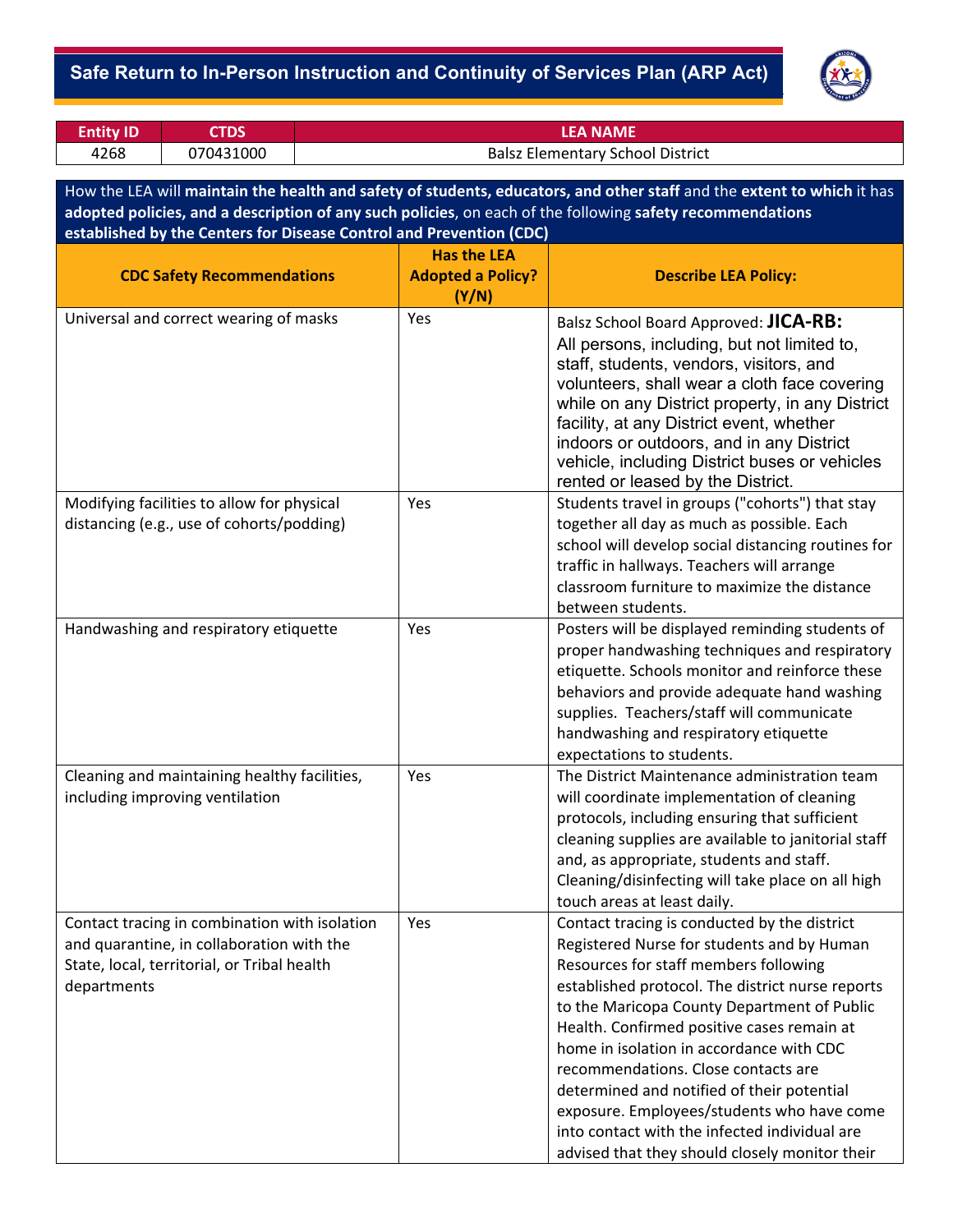‐ **Safe Return to In-Person Instruction and Continuity of Services Plan (ARP Act)**



|                                                                                                            |     | potential development of symptoms and stay<br>home if they develop any symptoms.                                                                                                                                                                                                                                                             |  |
|------------------------------------------------------------------------------------------------------------|-----|----------------------------------------------------------------------------------------------------------------------------------------------------------------------------------------------------------------------------------------------------------------------------------------------------------------------------------------------|--|
| Diagnostic and screening testing                                                                           | Yes | COVID-19 Rapid Test, Binax NOW tests are<br>available in the School Health Office for staff<br>and students.                                                                                                                                                                                                                                 |  |
| Efforts to provide vaccinations to school<br>communities                                                   | Yes | Vaccinations are available at Health Centers<br>within the District Boundaries, information has<br>been shared with families. Balsz is partnering<br>with Phoenix Union School District for vaccines<br>for staff and students.                                                                                                              |  |
| Appropriate accommodations for children<br>with disabilities with respect to health and<br>safety policies | Yes | Accommodations are given to our students with<br>disabilities; individual accommodations are<br>given on an individual level, depending on the<br>need of the student. There is an increase in<br>staff working with our students with severe<br>disabilities, medically fragile students, to ensure<br>health and safety standards are met. |  |
| Coordination with State and local health<br>officials                                                      | Yes | The School Health Office Staff attend training<br>and communicate regularly with the Maricopa<br>County Health Office and State Health Office.<br>Administration has worked with State and local<br>health offices in receiving masks, gloves,<br>cleaning supplies and COVID 19 Tests.                                                      |  |

How the LEA will ensure **continuity of services**, including but not limited to services to address **students' academic needs** and **students' and staff social, emotional, mental health**, and **other needs**, which may include **student health and food services**

**How the LEA will Ensure Continuity of Services?** 

**Continuity of high‐quality instruction for all learners remains a high priority for the entire Balsz School District. For the 2021‐2022 school year we are prepared to support our students and families through full time in person learning across all district campuses. Balsz will ensure the continuity of services by providing both virtual and in‐person learning options for all students. Students requiring virtual learning will be serviced through the delivery of online instruction via Balsz Online Academy..** 

## **Students' Needs:**

Academic Needs **Students'** Students' academic needs will be supported through full time in person learning for all students following the traditional Board adopted calendar. Staff will continue to receive training in and support learners through culturally responsive practices. This includes an emphasis on strategically identified practices and standards to meet the needs of all learners with special consideration of students with special needs, culturally and linguistically diverse learners, those from economically disadvantaged households, and students experiencing homelessness. New curriculum and resources will help teachers to deliver instruction through a balanced use of technology that allows for seamless shifts from the traditional classroom to a virtual environment if needed. In the event of unexpected interruptions to full-time in person instruction students will participate in a hybrid or remote model to accommodate appropriate health and safety precautions. District classes will use Canvas as the primary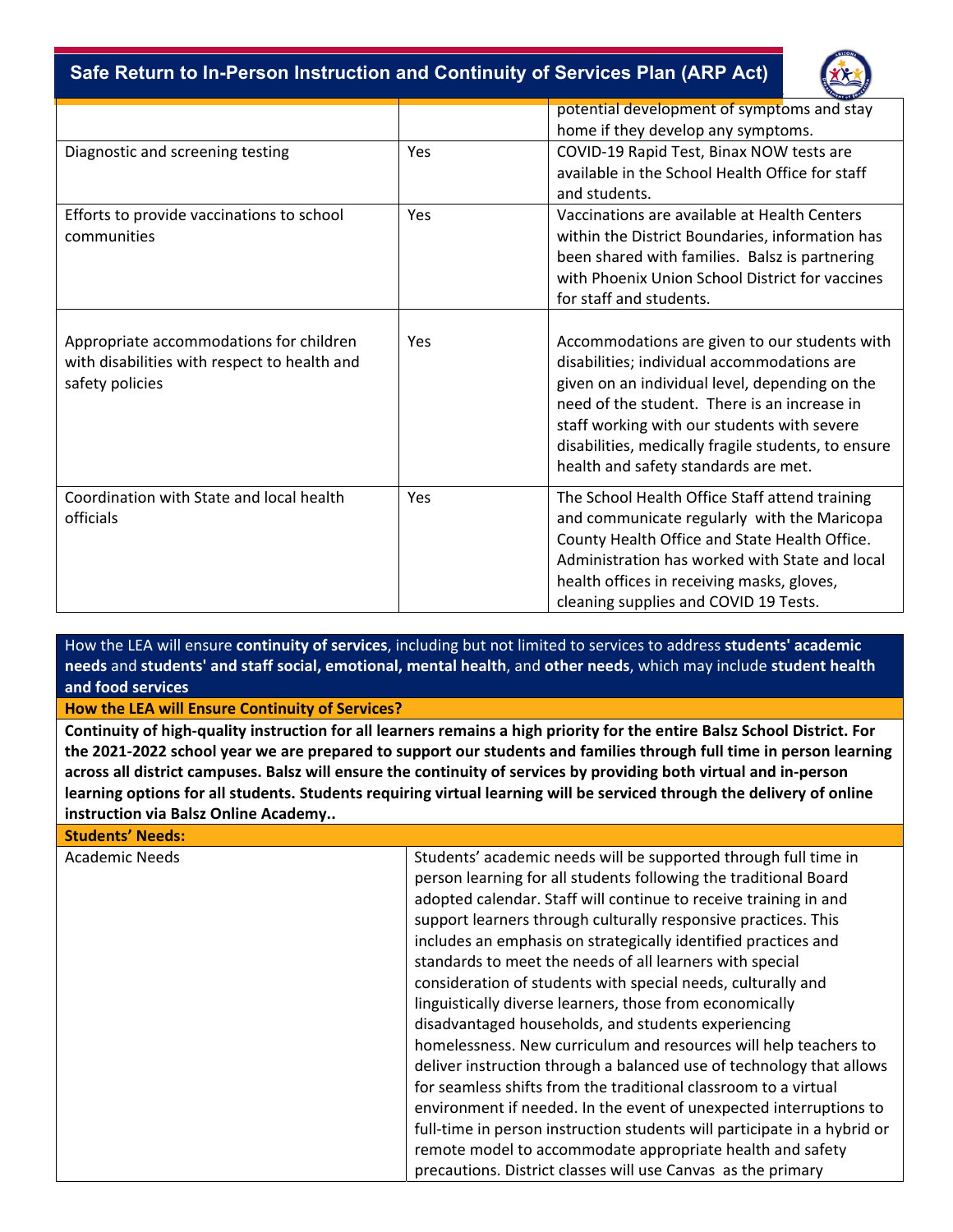|                                                                     | Safe Return to In-Person Instruction and Continuity of Services Plan (ARP Act)                                                                                                                                                                                                                                                                                                                                                                                                                                                                                                                                                                                                                                                                                                                                                                                                                                                                                               |  |  |
|---------------------------------------------------------------------|------------------------------------------------------------------------------------------------------------------------------------------------------------------------------------------------------------------------------------------------------------------------------------------------------------------------------------------------------------------------------------------------------------------------------------------------------------------------------------------------------------------------------------------------------------------------------------------------------------------------------------------------------------------------------------------------------------------------------------------------------------------------------------------------------------------------------------------------------------------------------------------------------------------------------------------------------------------------------|--|--|
|                                                                     | management systems and participate in primarily synchronous<br>instruction to the maximum extent possible. Students and staff will<br>continue to access core adopted instructional resources through<br>digital components.                                                                                                                                                                                                                                                                                                                                                                                                                                                                                                                                                                                                                                                                                                                                                 |  |  |
| Social, Emotional and Mental Health Needs                           | Students have continuous access to counselors and psychologists.<br>District behavioral support staff will also provide ongoing support to<br>students demonstrating increased needs. Schools are expanding<br>their commitment to PBIS throughout the schools and teams will<br>work to identify and provide services to students demonstrating<br>additional needs.                                                                                                                                                                                                                                                                                                                                                                                                                                                                                                                                                                                                        |  |  |
| Other Needs (which may include student health<br>and food services) | Every health office is staffed by a full-time health position trained in<br>CPR and first aid and is available to their assigned school during the<br>school day. These positions oversee the reporting and monitoring of<br>CV19 infections among staff and students, follow up with families<br>who request assistance with finding testing for CV19, and locating<br>immunization sites. Balsz currently partners with Phoenix Union<br>School District and other local school districts to advertise, support<br>and promote POD within our boundaries. Thanks to our partners in<br>health, any child ages 5 to 11 in the Balsz community can schedule<br>their vaccine at the Mountain Park Health Center Balsz Pediatric<br>Clinic, located at 1300 N 48th Street, by calling (602) 243-7277.<br>www.mountainparkhealth.org<br>Additionally, food stability is essential to our students' ability to<br>meaningfully engage in learning. The BESD nutrition team will |  |  |
|                                                                     | continue to provide consistent access to meals for families during in<br>person learning as well as adjusting systems to offer support during<br>unexpected closures, including meal distributions for children 18 and<br>younger.                                                                                                                                                                                                                                                                                                                                                                                                                                                                                                                                                                                                                                                                                                                                           |  |  |
| <b>Staff Needs:</b>                                                 |                                                                                                                                                                                                                                                                                                                                                                                                                                                                                                                                                                                                                                                                                                                                                                                                                                                                                                                                                                              |  |  |
| Social, Emotional and Mental Health Needs                           | Balsz offers all staff the opportunity for social, emotional and mental<br>health services through our insurance programs. Employees not<br>included in our insurance, still have the opportunity to participate.<br>These services can be self-selected through the employee portal<br>online and the informational flyer sent to all employees. This flyer is<br>also posted throughout district buildings.                                                                                                                                                                                                                                                                                                                                                                                                                                                                                                                                                                |  |  |
|                                                                     | Balsz believes in a systematic integration of mindfulness for both<br>teachers and students. Given the research-supported link between<br>positive emotional classroom climates and academic achievement.<br>Balsz provides training and support on SEL structures and curriculum<br>which works in accordance with other district initiatives in<br>Mindfulness.<br>www.balsz.org/mindfulness                                                                                                                                                                                                                                                                                                                                                                                                                                                                                                                                                                               |  |  |
| <b>Other Needs</b>                                                  | All staff will be trained on implementation of these protocols.<br>Training will include proper use of protective personal equipment<br>(PPE) (if applicable), face coverings, and supplies; cleaning and<br>disinfecting; and other measures.                                                                                                                                                                                                                                                                                                                                                                                                                                                                                                                                                                                                                                                                                                                               |  |  |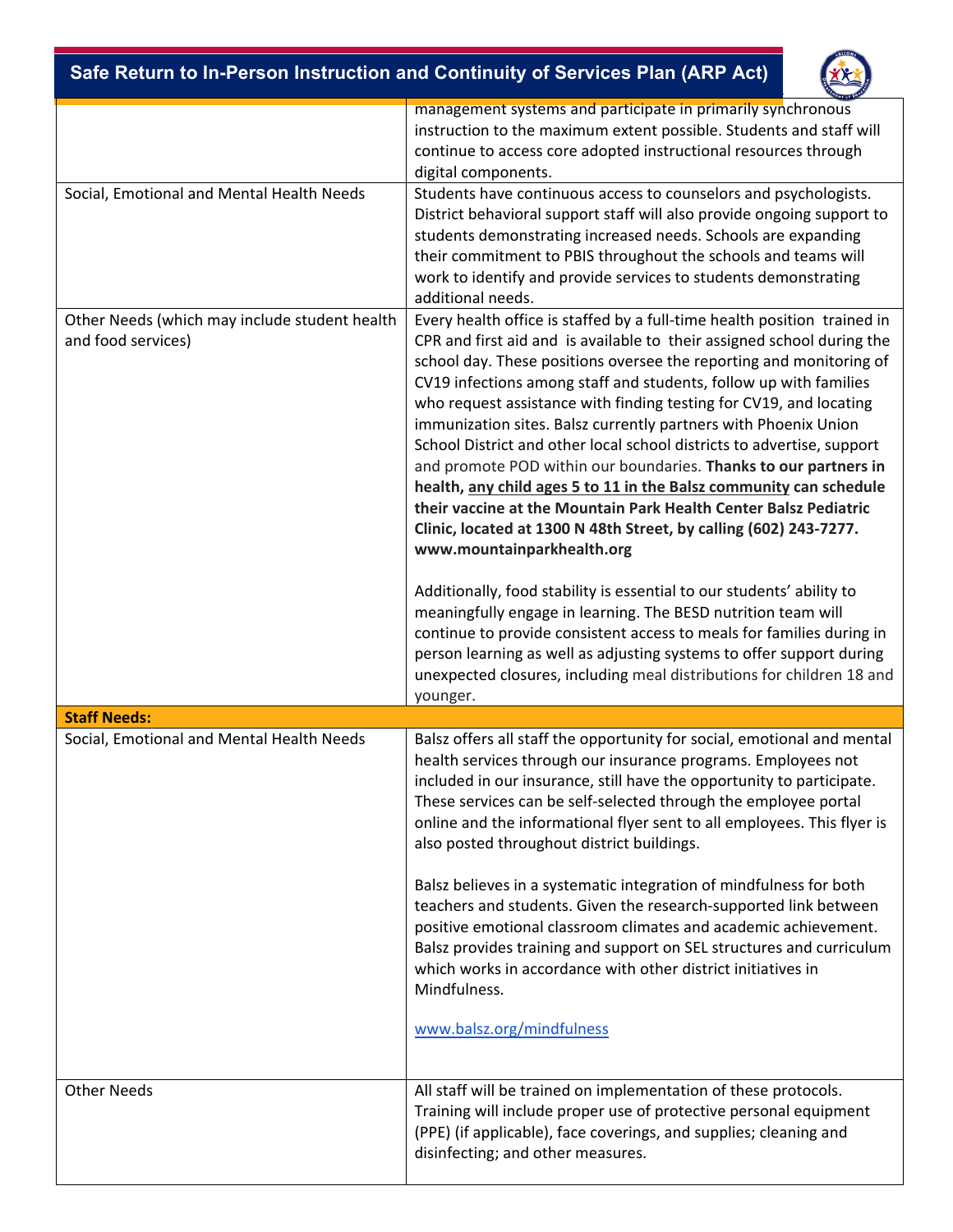| Safe Return to In-Person Instruction and Continuity of Services Plan (ARP Act)                                                                                                                                                                                                        | 202 |
|---------------------------------------------------------------------------------------------------------------------------------------------------------------------------------------------------------------------------------------------------------------------------------------|-----|
| Support related to the Covid-19 pandemic was consistently provided<br>to the BESD staff. Examples of support included extended sick leave<br>related to Covid-19 situations (personally or in the care of others),<br>and specific funding for ppe and sanitation needs of employees. |     |

| The LEA must regularly, but no less frequently than every six months (taking into consideration the timing of<br>significant changes to CDC guidance on reopening schools), review and, as appropriate, revise its plan for the safe<br>return to in-person instruction and continuity of services through September 30, 2023 |                                                                                                                                                                                                                                                                                                                                                                                                     |  |  |  |
|-------------------------------------------------------------------------------------------------------------------------------------------------------------------------------------------------------------------------------------------------------------------------------------------------------------------------------|-----------------------------------------------------------------------------------------------------------------------------------------------------------------------------------------------------------------------------------------------------------------------------------------------------------------------------------------------------------------------------------------------------|--|--|--|
| <b>Date of Revision</b>                                                                                                                                                                                                                                                                                                       | Jul 29, 2021                                                                                                                                                                                                                                                                                                                                                                                        |  |  |  |
|                                                                                                                                                                                                                                                                                                                               |                                                                                                                                                                                                                                                                                                                                                                                                     |  |  |  |
| <b>Public Input</b>                                                                                                                                                                                                                                                                                                           |                                                                                                                                                                                                                                                                                                                                                                                                     |  |  |  |
| Describe the process used to seek public<br>input, and how that input was taken into<br>account in the revision of the plan:                                                                                                                                                                                                  | The Balsz School District conducted a series of surveys to gather parent,<br>staff and community input on mitigation procedures and practices (i.e.,<br>masking, social distancing, extracurricular sports/activities, temperature<br>checks, general safety procedures). Parent/Guardian input is encouraged<br>and supported throughout the drafting process of the 2021-2022<br>mitigation plan. |  |  |  |

# **U.S. Department of Education Interim Final Rule (IFR)**

### **(1) LEA Plan for Safe Return to In‐Person Instruction and Continuity of Services**

- (a) An LEA must describe in its plan under section 2001(i)(1) of the ARP Act for the safe return to in‐person instruction and continuity of services—
	- (i) how it will maintain the health and safety of students, educators, and other staff and the extent to which it has adopted policies, and a description of any such policies, on each of the following safety recommendations established by the CDC:
		- (A) Universal and correct wearing of masks.
		- (B) Modifying facilities to allow for physical distancing (*e.g.,* use of cohorts/podding)
		- (C) Handwashing and respiratory etiquette.
		- (D) Cleaning and maintaining healthy facilities, including improving ventilation.
		- (E) Contact tracing in combination with isolation and quarantine, in collaboration with the State, local, territorial, or Tribal health departments.
		- (F) Diagnostic and screening testing.
		- (G) Efforts to provide vaccinations to school communities.
		- (H) Appropriate accommodations for children with disabilities with respect to health and safety policies.
		- (I) Coordination with State and local health officials.
	- (ii) how it will ensure continuity of services, including but not limited to services to address students' academic needs and students' and staff social, emotional, mental health, and other needs, which may include student health and food services.

(b)(i) During the period of the ARP ESSER award established in section Start Printed Page 212022001(a) of the ARP Act, an LEA must regularly, but no less frequently than every six months (taking into consideration the timing of significant changes to CDC guidance on reopening schools), review and, as appropriate, revise its plan for the safe return to in-person instruction and continuity of services.

- (ii) In determining whether revisions are necessary, and in making any revisions, the LEA must seek public input and take such input into account
- (iii) If at the time the LEA revises its plan the CDC has updated its guidance on reopening schools, the revised plan must address the extent to which the LEA has adopted policies, and describe any such policies, for each of the updated safety recommendations.